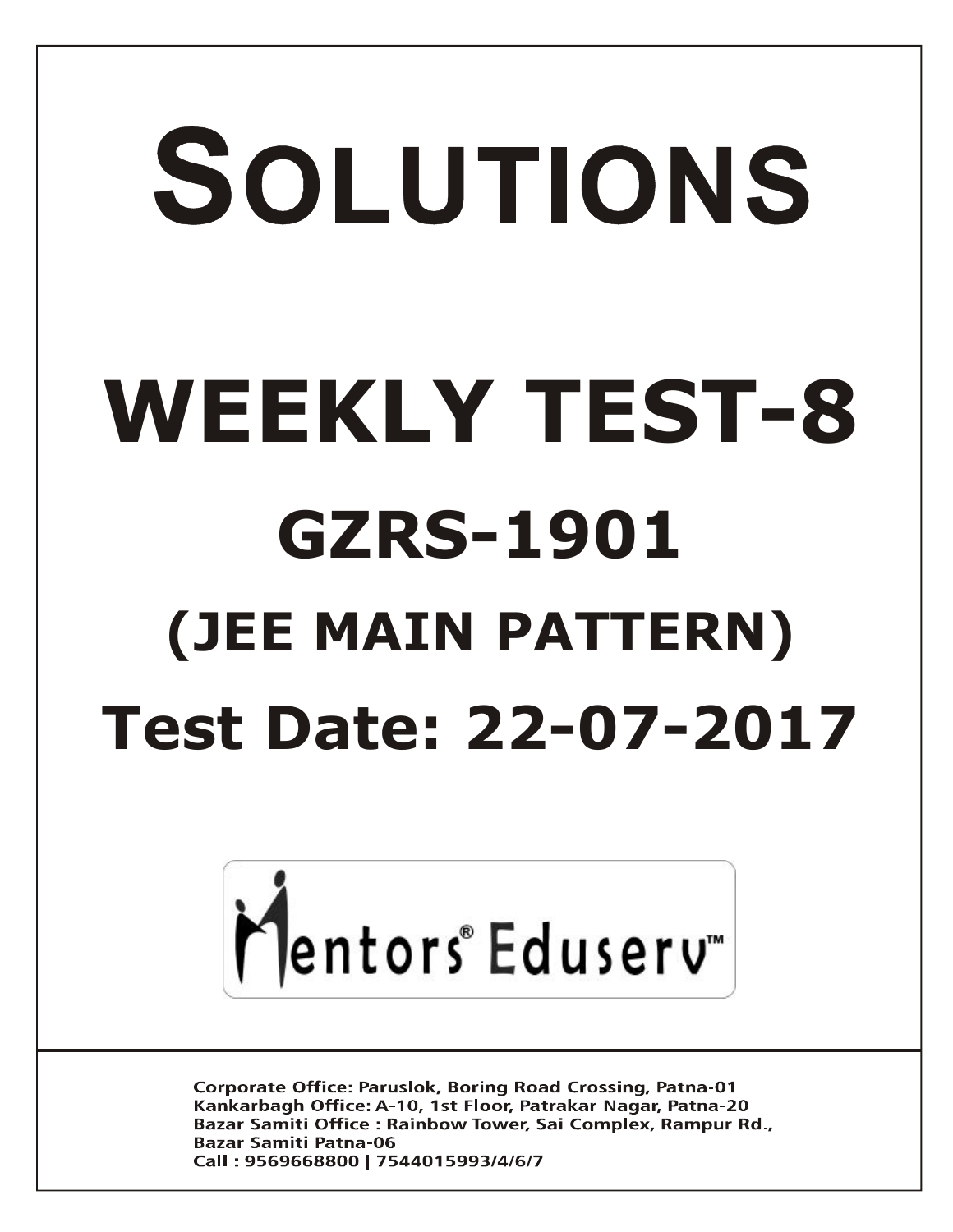## **PHYSICS**

#### **1. (C)**

Reading reduces when the lift starts accelerating downwards and then original value is restored as lift moves with constant velocity.

Apparent weight =  $m(g \pm a)$ , where *a* is acceleration of lift.

### **2. (A)**



$$
4T = mg
$$

$$
\therefore T = \frac{60 \times 10}{4} = 150 \text{ N}
$$

**3. (A)**

$$
a = \frac{F}{m_{\text{total}}}; \ \ N_{2kg} = F - 3a; \ N_{1kg} = 1a
$$

#### **4. (C)**

Acceleration in first case  $a_1 = g(\sin \theta - \mu \cos \theta)$ 

In the 2<sup>nd</sup> case  $a_{_2}$  =  $g$  sin $\theta$  and  $t$   $\propto$ 1 a

#### **5. (B)**

Drawing *FBD* of block *m* from the frame of wedge,



*ma<sub>0</sub>* = *ma* cos θ + *mg* sin θ

- $a^{\,}_{\text{o}}$  =  $g$  tan  $\theta$  cos  $\theta$  +  $g$  sin  $\theta$
- $a<sub>o</sub>$  = 2*g* sin  $\theta$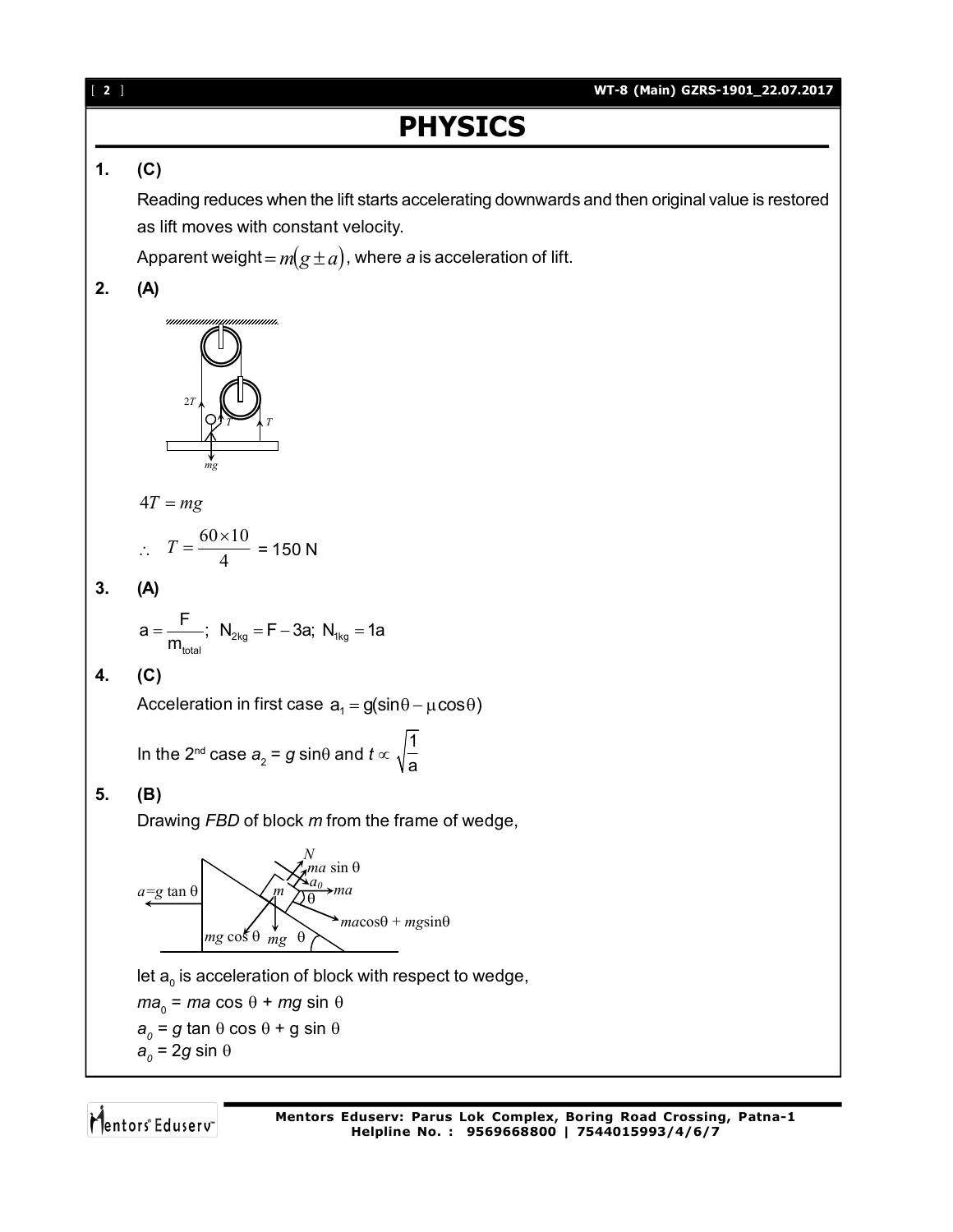#### **WT-8 (Main) GZRS-1901\_22.07.2017** [ **3** ]

#### **6. (A)**

 $N = mg - F \sin \alpha$ 

 $F\cos\alpha = f = \mu N$ 

 $F\cos\alpha = \mu(mg - F\sin\alpha)$ 

$$
\mu = \frac{F \cos \alpha}{mg - F \sin \alpha} = \frac{F \times \frac{\sqrt{\ell^2 - h^2}}{\ell}}{mg - F \times \frac{h}{\ell}}
$$



#### **7. (B)**

From figure (1)

 $F\sqrt{\ell^2 - h^2}$ mg $\ell$  – Fh  $\mu = \frac{F\sqrt{\ell^2 - 1}}{2}$ 

- $\ell$  $\ell$ 

$$
T_1
$$
\n
$$
a=1.2 \text{m/s}^2
$$
\n
$$
\frac{1}{1.9 \text{ kg}}
$$
\nFigure (1)\n
$$
T_1 - 1.9g = 1.9 \times 1.2
$$
\n
$$
\Rightarrow T_1 = 20.9 \text{ N}
$$
\nFrom figure (2)\n
$$
T_2
$$
\n
$$
a=1.2 \text{m/s}^2
$$
\n
$$
\frac{1}{T_1}
$$
\n
$$
2.1g
$$
\nFigure (2)\n
$$
T_2 - T_1 - 2.1g = 2.1 \times 1.2
$$
\n
$$
T_2 = 44 \text{ N}
$$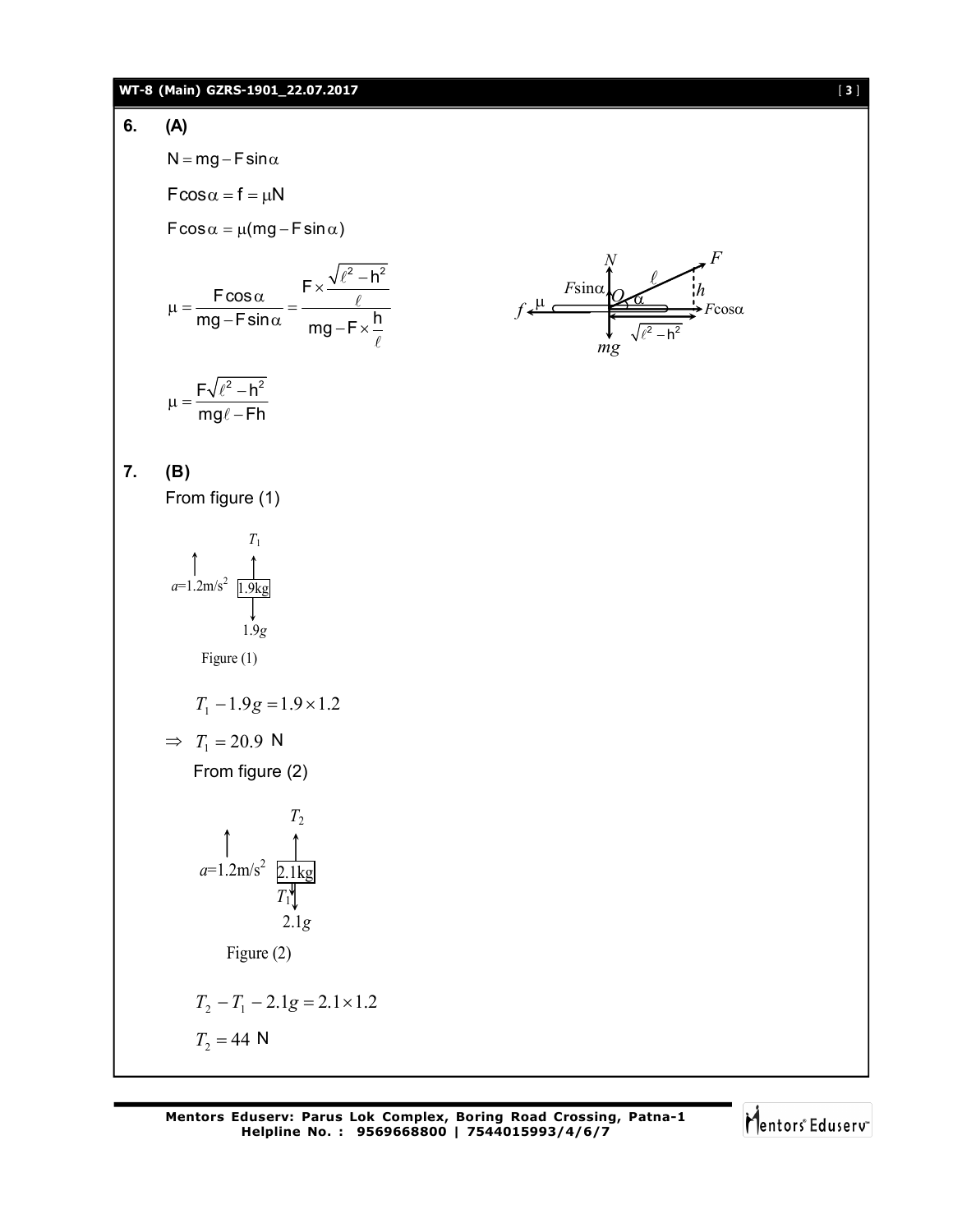| 8.<br>(A)<br>$T_{\rm A}$ cos $\theta_{\rm 1} = T_{\rm B}$ sin $\theta_{\rm 2}$<br>$T_A \cos 37^\circ = T_B \sin 30^\circ$<br>$T_A \times \frac{4}{5} = T_B \times \frac{1}{2}; \quad \frac{T_A}{T_B} = \frac{5}{8}$<br>9.<br>(D)<br>$\dots(i)$<br>$2T - mg = ma$<br>$mg - T = 2ma$<br>$\dots$ (ii)<br>$a_4 = a \uparrow$<br>(i) and (ii) $\Rightarrow a = \frac{g}{5}$<br>$\therefore a_B = \frac{2g}{5}$<br>10.<br>(C)<br>From constraint relation, $a_B = 8a_A$<br>11.<br>(D)<br>$a_1 > 0$ when $\frac{F}{4} > 50$ , $F > 200$<br>$a_2 > 0$ when $\frac{F}{4} > 100$ , $F > 400$<br>F/2<br>F/2<br>$F = 300 N$<br>$a_1 = \frac{F/4 - 50}{5} = \frac{300/4 - 50}{5} = 5$ m/s <sup>2</sup><br>-7/4<br>$a_2 = 0$<br>If $F = 500 N$<br>$a_1 = 15$ m/s <sup>2</sup> , $a_2 = 2.5$ m/s <sup>2</sup><br>12.<br>(A)<br>Given that $\vec{p} = p_x \hat{i} + p_y \hat{j} = 2 \cos t \hat{i} + 2 \sin t \hat{j}$<br>$\therefore$ $\vec{F} = \frac{d\vec{p}}{dt} = -2\sin t \hat{i} + 2\cos t \hat{j}$<br>Now, $\vec{F} \cdot \vec{p} = 0$ i.e. angle between $\vec{F}$ and $\vec{p}$ is 90°. | $[4]$ | WT-8 (Main) GZRS-1901_22.07.2017 |
|------------------------------------------------------------------------------------------------------------------------------------------------------------------------------------------------------------------------------------------------------------------------------------------------------------------------------------------------------------------------------------------------------------------------------------------------------------------------------------------------------------------------------------------------------------------------------------------------------------------------------------------------------------------------------------------------------------------------------------------------------------------------------------------------------------------------------------------------------------------------------------------------------------------------------------------------------------------------------------------------------------------------------------------------------------------------------------|-------|----------------------------------|
|                                                                                                                                                                                                                                                                                                                                                                                                                                                                                                                                                                                                                                                                                                                                                                                                                                                                                                                                                                                                                                                                                    |       |                                  |
|                                                                                                                                                                                                                                                                                                                                                                                                                                                                                                                                                                                                                                                                                                                                                                                                                                                                                                                                                                                                                                                                                    |       |                                  |
|                                                                                                                                                                                                                                                                                                                                                                                                                                                                                                                                                                                                                                                                                                                                                                                                                                                                                                                                                                                                                                                                                    |       |                                  |
|                                                                                                                                                                                                                                                                                                                                                                                                                                                                                                                                                                                                                                                                                                                                                                                                                                                                                                                                                                                                                                                                                    |       |                                  |
|                                                                                                                                                                                                                                                                                                                                                                                                                                                                                                                                                                                                                                                                                                                                                                                                                                                                                                                                                                                                                                                                                    |       |                                  |
|                                                                                                                                                                                                                                                                                                                                                                                                                                                                                                                                                                                                                                                                                                                                                                                                                                                                                                                                                                                                                                                                                    |       |                                  |
|                                                                                                                                                                                                                                                                                                                                                                                                                                                                                                                                                                                                                                                                                                                                                                                                                                                                                                                                                                                                                                                                                    |       |                                  |
|                                                                                                                                                                                                                                                                                                                                                                                                                                                                                                                                                                                                                                                                                                                                                                                                                                                                                                                                                                                                                                                                                    |       |                                  |
|                                                                                                                                                                                                                                                                                                                                                                                                                                                                                                                                                                                                                                                                                                                                                                                                                                                                                                                                                                                                                                                                                    |       |                                  |
|                                                                                                                                                                                                                                                                                                                                                                                                                                                                                                                                                                                                                                                                                                                                                                                                                                                                                                                                                                                                                                                                                    |       |                                  |
|                                                                                                                                                                                                                                                                                                                                                                                                                                                                                                                                                                                                                                                                                                                                                                                                                                                                                                                                                                                                                                                                                    |       |                                  |
|                                                                                                                                                                                                                                                                                                                                                                                                                                                                                                                                                                                                                                                                                                                                                                                                                                                                                                                                                                                                                                                                                    |       |                                  |
|                                                                                                                                                                                                                                                                                                                                                                                                                                                                                                                                                                                                                                                                                                                                                                                                                                                                                                                                                                                                                                                                                    |       |                                  |
|                                                                                                                                                                                                                                                                                                                                                                                                                                                                                                                                                                                                                                                                                                                                                                                                                                                                                                                                                                                                                                                                                    |       |                                  |
|                                                                                                                                                                                                                                                                                                                                                                                                                                                                                                                                                                                                                                                                                                                                                                                                                                                                                                                                                                                                                                                                                    |       |                                  |
|                                                                                                                                                                                                                                                                                                                                                                                                                                                                                                                                                                                                                                                                                                                                                                                                                                                                                                                                                                                                                                                                                    |       |                                  |
|                                                                                                                                                                                                                                                                                                                                                                                                                                                                                                                                                                                                                                                                                                                                                                                                                                                                                                                                                                                                                                                                                    |       |                                  |
|                                                                                                                                                                                                                                                                                                                                                                                                                                                                                                                                                                                                                                                                                                                                                                                                                                                                                                                                                                                                                                                                                    |       |                                  |
|                                                                                                                                                                                                                                                                                                                                                                                                                                                                                                                                                                                                                                                                                                                                                                                                                                                                                                                                                                                                                                                                                    |       |                                  |
|                                                                                                                                                                                                                                                                                                                                                                                                                                                                                                                                                                                                                                                                                                                                                                                                                                                                                                                                                                                                                                                                                    |       |                                  |
|                                                                                                                                                                                                                                                                                                                                                                                                                                                                                                                                                                                                                                                                                                                                                                                                                                                                                                                                                                                                                                                                                    |       |                                  |
|                                                                                                                                                                                                                                                                                                                                                                                                                                                                                                                                                                                                                                                                                                                                                                                                                                                                                                                                                                                                                                                                                    |       |                                  |
|                                                                                                                                                                                                                                                                                                                                                                                                                                                                                                                                                                                                                                                                                                                                                                                                                                                                                                                                                                                                                                                                                    |       |                                  |
|                                                                                                                                                                                                                                                                                                                                                                                                                                                                                                                                                                                                                                                                                                                                                                                                                                                                                                                                                                                                                                                                                    |       |                                  |

Mentors<sup>®</sup> Eduserv<sup>®</sup>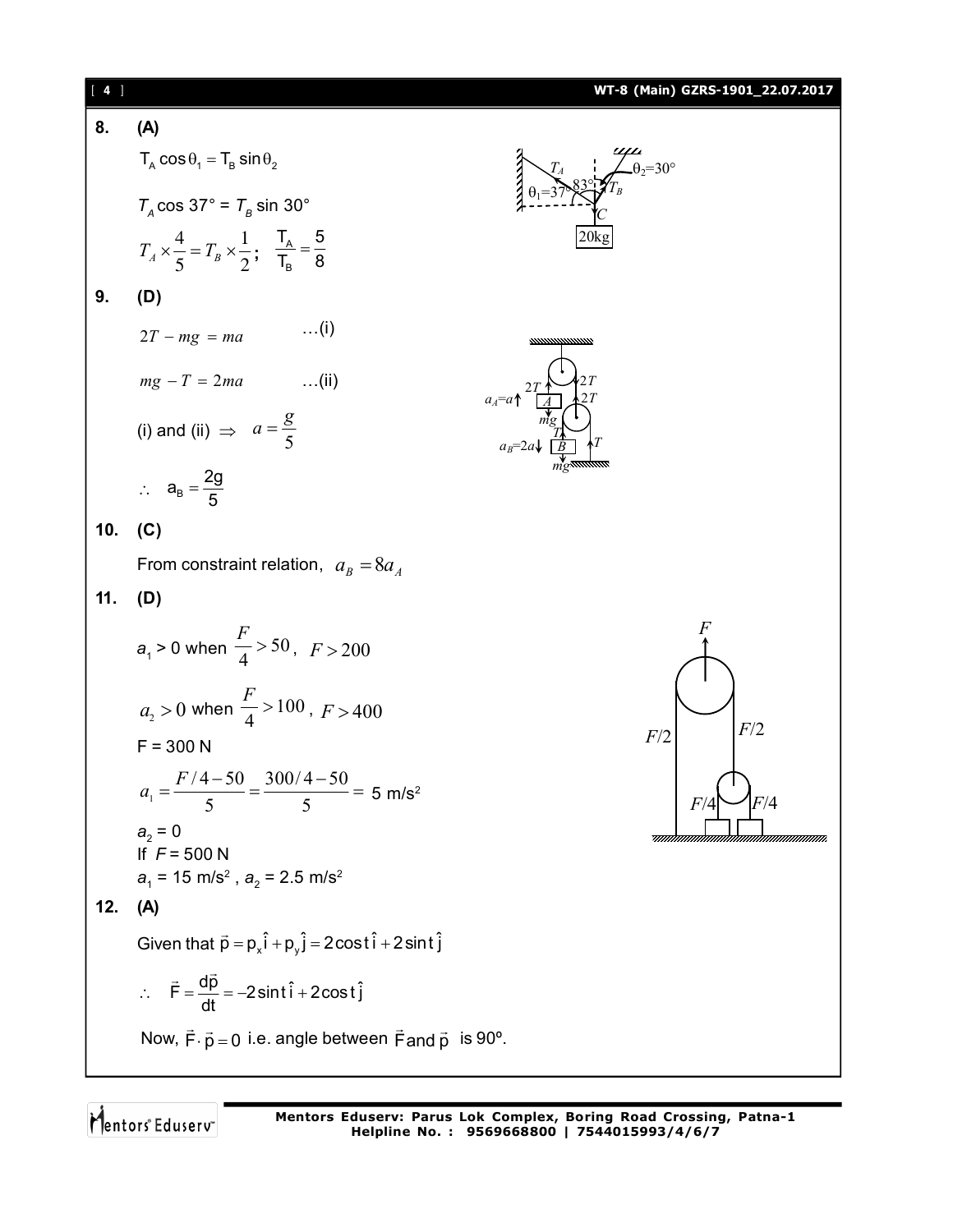#### **WT-8 (Main) GZRS-1901\_22.07.2017** [ **5** ]

Let us suppose, block

mg

T

goes up with acceleration a; then from F.B.D. of block ;

**13. (B)**



T – mg = ma ...........(i)

a

As man is going up with 2.5 ms<sup>-2</sup> acceleration with respect to string. And string goes down with respect to ground. So net acceleration of main w.r.t. ground =  $(2.5 - a)$ 

From FB.D. of man ;

$$
\begin{array}{c}\nT_{\uparrow} \\
\downarrow \\
(2.5-a)^{\uparrow} \\
\downarrow \\
\uparrow \\
\uparrow \\
\downarrow \\
\uparrow \\
\uparrow \\
\downarrow\n\end{array}
$$

 $T - mg = m(2.5 - a)$  ..............(ii) from (i) & (ii), we get ;  $ma = m (2.5 - ma)$  $ma + ma = 2.5 m$ 

$$
\Rightarrow 2\,\text{m/s} = 2.5\,\text{m/s}
$$

$$
\therefore a = \frac{2.5}{2} = 1.25 \text{ m/s}^2
$$

 $\therefore$  Time taken by block to reach the pulley;

$$
t=\sqrt{\frac{2S}{a}}=\sqrt{\frac{2\times\mathcal{10}}{\mathcal{1}\text{-}25}}=\sqrt{16}
$$

**14. (A)**



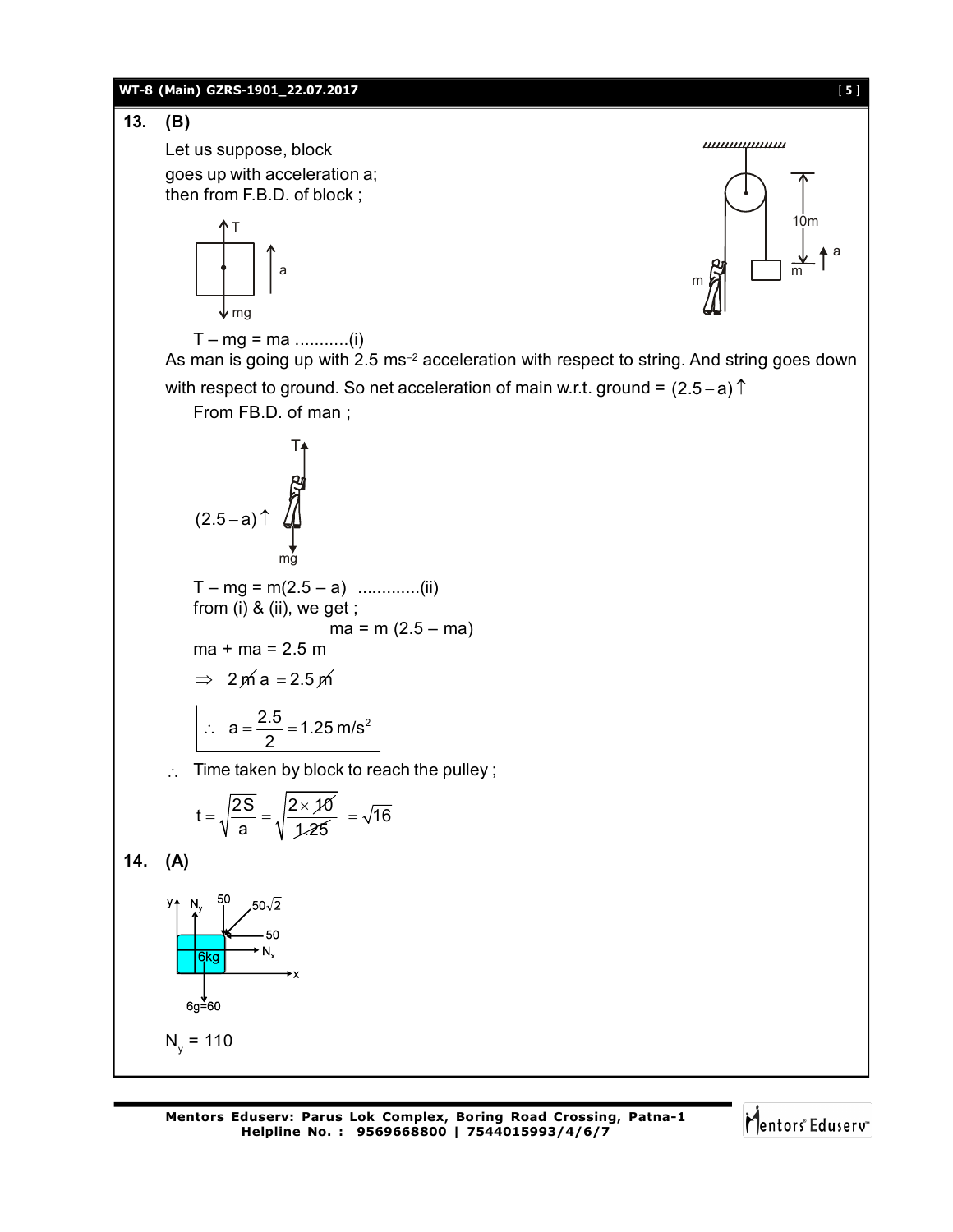[ **6** ] **WT-8 (Main) GZRS-1901\_22.07.2017**

 $N_x = 50$  $\overrightarrow{N}_{\text{block}} = 50\hat{i} + 110\hat{j}$ So A is correct  $\overline{\phantom{a}}$ will be opposite of  $N_{\text{block}} = -50 \hat{i} - 110 \hat{j}$  $\mathsf{N}_{\mathsf{wall}}$ So B is incorrct.  $\rightarrow$ If F were reversed  $.50\sqrt{2}$  $\begin{picture}(150,17) \put(150,17){\line(1,0){150}} \put(150,17){\line(1,0){150}} \put(150,17){\line(1,0){150}} \put(150,17){\line(1,0){150}} \put(150,17){\line(1,0){150}} \put(150,17){\line(1,0){150}} \put(150,17){\line(1,0){150}} \put(150,17){\line(1,0){150}} \put(150,17){\line(1,0){150}} \put(150,17){\line(1,0){15$ it will loose contact with verticle wall and N<sub>y</sub> = 10  $\hat{\text{j}}$ So option C is incorrect.  $\overline{a}$  $\vec{a} = \frac{50}{2}$ Net force =  $50\hat{i} = 6\vec{a} \implies |\vec{a} = \frac{50}{6}\hat{i}|$ 6 **15. (B) 16. (C) 17. (B) 18. (A)** Tension =  $m (g + a)$ , when lift moving up, putting the values, we get  $175 = 25 (9.8 + a)$  $\Rightarrow$  a = 2.8 m/s<sup>2</sup> [negative sign shows that lift is moving downward] **19. (B)** Apparent tension,  $T = 2T_0$  $T = 2T_0 = T_0 \left( 1 + \frac{a}{a} \right)$  $=2T_0 = T_0 \left(1 + \frac{a_0}{g}\right)$ So g or  $2 = 1 + \frac{a_0}{a}$ g  $\Rightarrow$   $a_0 = g = 9.8$ m/s<sup>2</sup>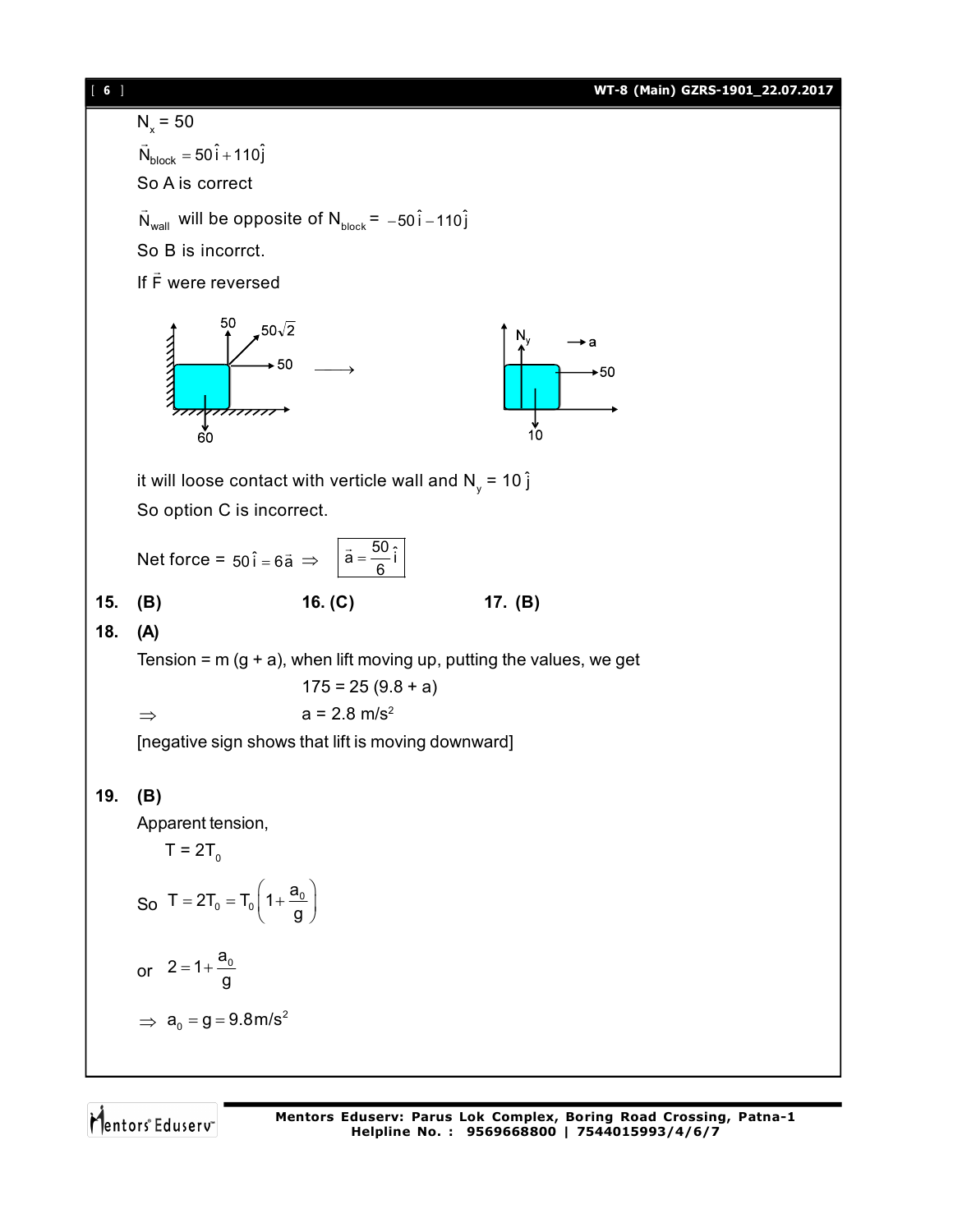**WT-8 (Main) GZRS-1901\_22.07.2017** [ **7** ]

**20. (A)** As net force on the rod =  $\mathsf{F}_{_{1}}\mathsf{-F}_{_{2}}$  and its mass is M so acceleration of the rod will be  $a = (F_1 - F_2) / M$  ...(i) Now considering the motion of part AB of the rod, which has mass (M/L)y, Acceleration a given by (i) Assuming that tension at B is T  $F_1 - T = \frac{M}{l}y \times a$ L  $(from F = ma)$  $\Rightarrow$  $F_1 - T = \frac{M}{I} y \frac{F_1 - F_2}{M}$  $(u\sin g$  eqn.  $(i))$  $\Rightarrow$  T = F<sub>1</sub> $\left(1-\frac{y}{L}\right)+F_2\left(\frac{y}{L}\right)$  $L$ )  $\sim$   $\angle L$ **21.** *T* = 0, *a* = *g* **(D) 22. (A) 23.** In condition (i),  $20g - T = 20a$ ,  $N = 20a$  $T - N = 40a$   $\Rightarrow$   $a = \frac{6}{80} = \frac{6}{4}$  $a = \frac{20g}{a^2} = \frac{g}{4}$ Net acceleration =  $a_1 = a\sqrt{2}$ ,  $\qquad \sqrt{2}a = \frac{a}{4} = \frac{b}{2\sqrt{2}}$  $\frac{1}{2}a = \frac{\sqrt{2}g}{4} = \frac{g}{4}$ In condition (ii)  $20g - T = 20a$ ,  $T = 40a$ ,  $a = \frac{6}{3}$  $a = \frac{g}{3}, a_2 = \frac{g}{3}$  $a_2 = \frac{g}{2}$  $2\sqrt{2}$ 3 / 3  $/ 2 \sqrt{2}$ 2  $\frac{1}{1} = \frac{87202}{12} =$ *g g a a*  **(A) 24. (D) 25. (C) 26. (C) 27. (A) 28. (A) 29. (A) 30. (A)**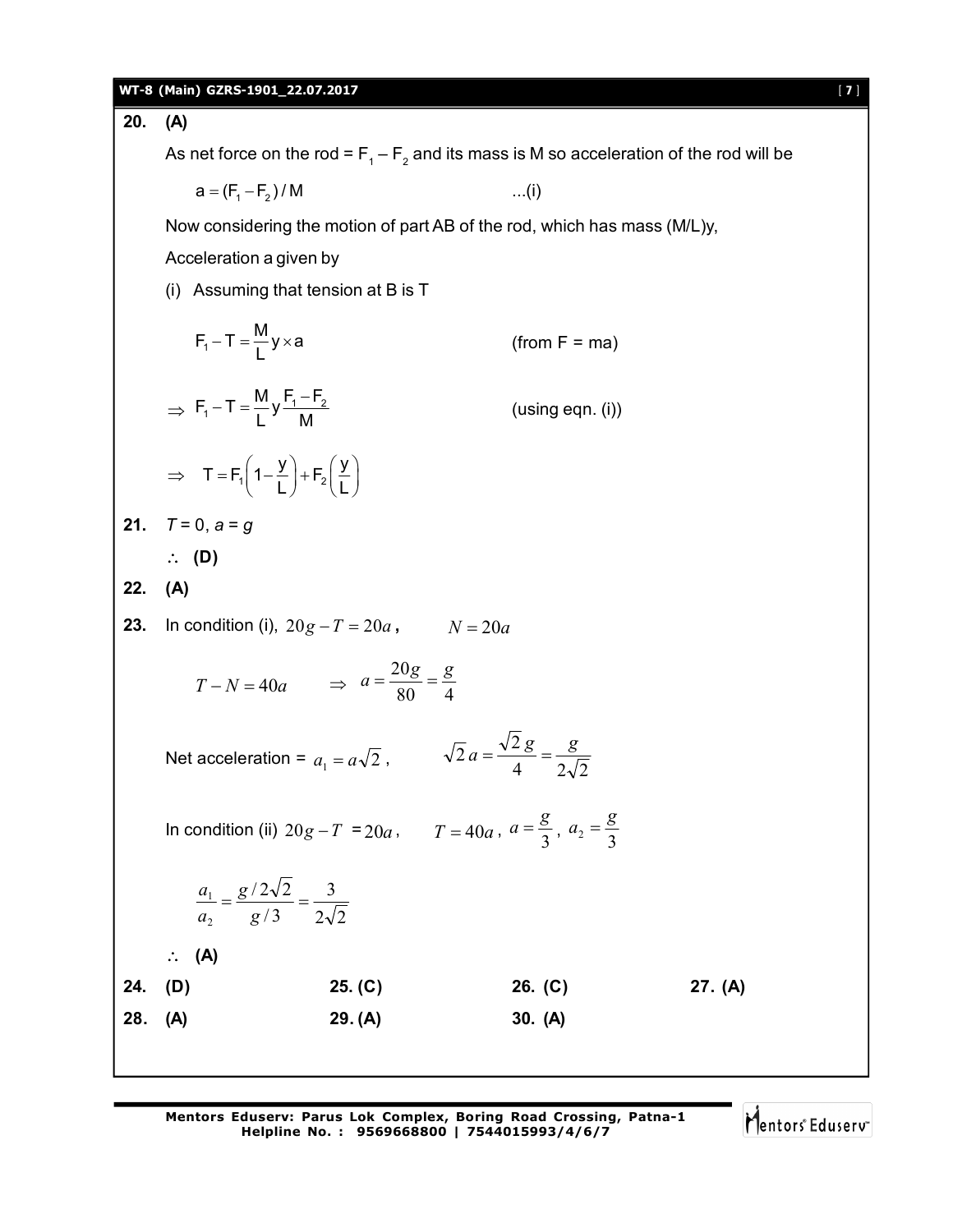| $\begin{bmatrix} 8 \end{bmatrix}$ | WT-8 (Main) GZRS-1901_22.07.2017                                                              |
|-----------------------------------|-----------------------------------------------------------------------------------------------|
|                                   | <b>CHEMISTRY</b>                                                                              |
| 31.                               | (C)                                                                                           |
|                                   | $\phi = \frac{\pi}{2}$ is yz plane.                                                           |
| 32.                               | (C)                                                                                           |
|                                   | $R\left(1-\frac{1}{4}\right)=Rz^2\left(\frac{1}{4}-\frac{1}{16}\right)$                       |
|                                   | or, $z = 2$                                                                                   |
| 33.                               | (B)<br>For 4d, $n = 4$ , $l = 2$                                                              |
| 34.                               | (A)                                                                                           |
|                                   | $1 = 2$                                                                                       |
|                                   | $\sqrt{1(1+1)}\hbar = \sqrt{6}\hbar$                                                          |
| 35.                               | (D)                                                                                           |
| 36.                               | (D)                                                                                           |
|                                   | Two electrons in an orbital have opposite spin.                                               |
| 37.                               | (A)                                                                                           |
| 38.                               | $1 = 0$ to $(n - 1)$<br>(B)                                                                   |
| 39.                               | (C)                                                                                           |
| 40.                               | (B)                                                                                           |
|                                   | $\Psi^2$ represents the probability density.                                                  |
| 41.                               | (C)                                                                                           |
| 42.                               | (A)                                                                                           |
|                                   | $mv = \frac{h}{\lambda}$ , $m = \frac{h}{\lambda c}$ (v = c) or $m \propto \frac{1}{\lambda}$ |
| 43.                               | (C)                                                                                           |
| 44.                               | Limiting line comes from $\infty$                                                             |
|                                   | (B)                                                                                           |
|                                   | $R4\left(\frac{1}{n_1^2}-\frac{1}{n_2^2}\right)=R\left(\frac{1}{2^2}-\frac{1}{3^2}\right)$    |
|                                   | equating, $n_1 = 4$ , $n_2 = 6$                                                               |
| 45.                               | (B)                                                                                           |
|                                   | $\mathsf{E}_{\mathsf{Green}} > \mathsf{E}_{\mathsf{yellow}} > \mathsf{E}_{\mathsf{Red}}.$     |
|                                   |                                                                                               |

Mentors<sup>®</sup> Eduserv<sup>®</sup>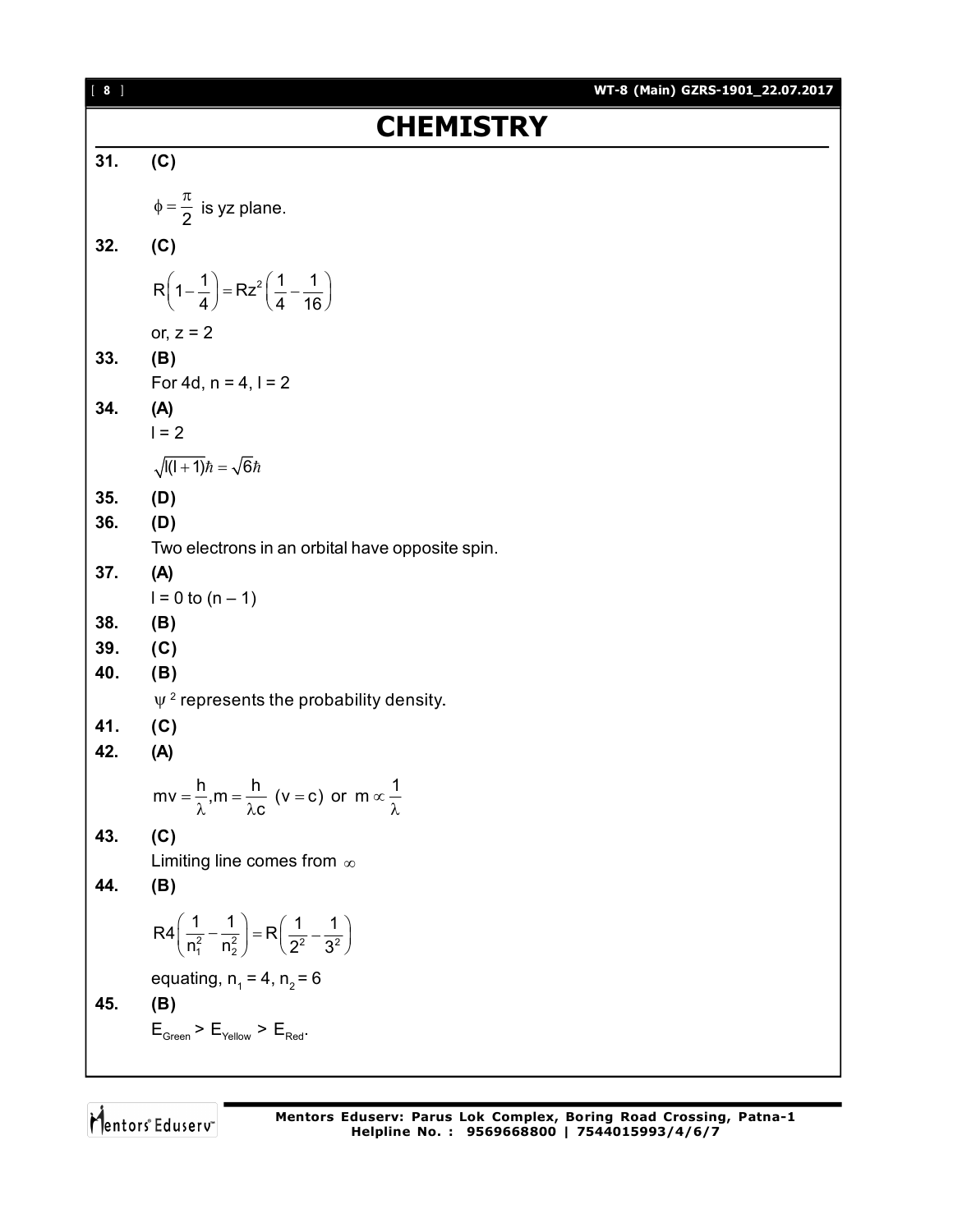#### **WT-8 (Main) GZRS-1901\_22.07.2017** [ **9** ]

**46. (C)** Photoelectric current depends only on intensity **47. (A) 48. (B)** 1  $K \cdot E$  $\lambda \propto$  $\equiv$  and K.E decreases as n increases **49. (A)**  $\lambda = v$  $mv = \frac{h}{r} = \frac{h}{r}$ v  $=\frac{11}{5}$  =  $\frac{1}{7}$  $\lambda$ or,  $v = \sqrt{\frac{h}{h}}$ m  $=$ **50. (B) 51. (D)**  $2\pi r = n\lambda$ **52. (B)**  $P \cdot E = \frac{-2 \times 13.6 \times 1}{4} = -6.8$  e.V 4  $\cdot E = \frac{-2 \times 13.6 \times 1}{4} = -6$ **53. (A)**  $\Delta F = h\nu$ **54. (A)** 54.4 =  $\frac{E^{0} \times 4}{4}$  or  $E^{0}$  = 13.6 e.V 1  $=\frac{E^0\times 4}{4}$  or  $E^0=1$  $I.E(H) = 13.6 e.V$  $LE(Li^{2}) = 13.6 \times 9$  e.V = 122.4 e.V **55. (C)** For H energy depends only on n **56. (A)** 2  $K \cdot E = \frac{+13.6z}{R^2}$ n  $\cdot$ E =  $\frac{+}{-}$ **57. (B)**  $r = \frac{a_0 n^2}{2}$ z  $=$ 

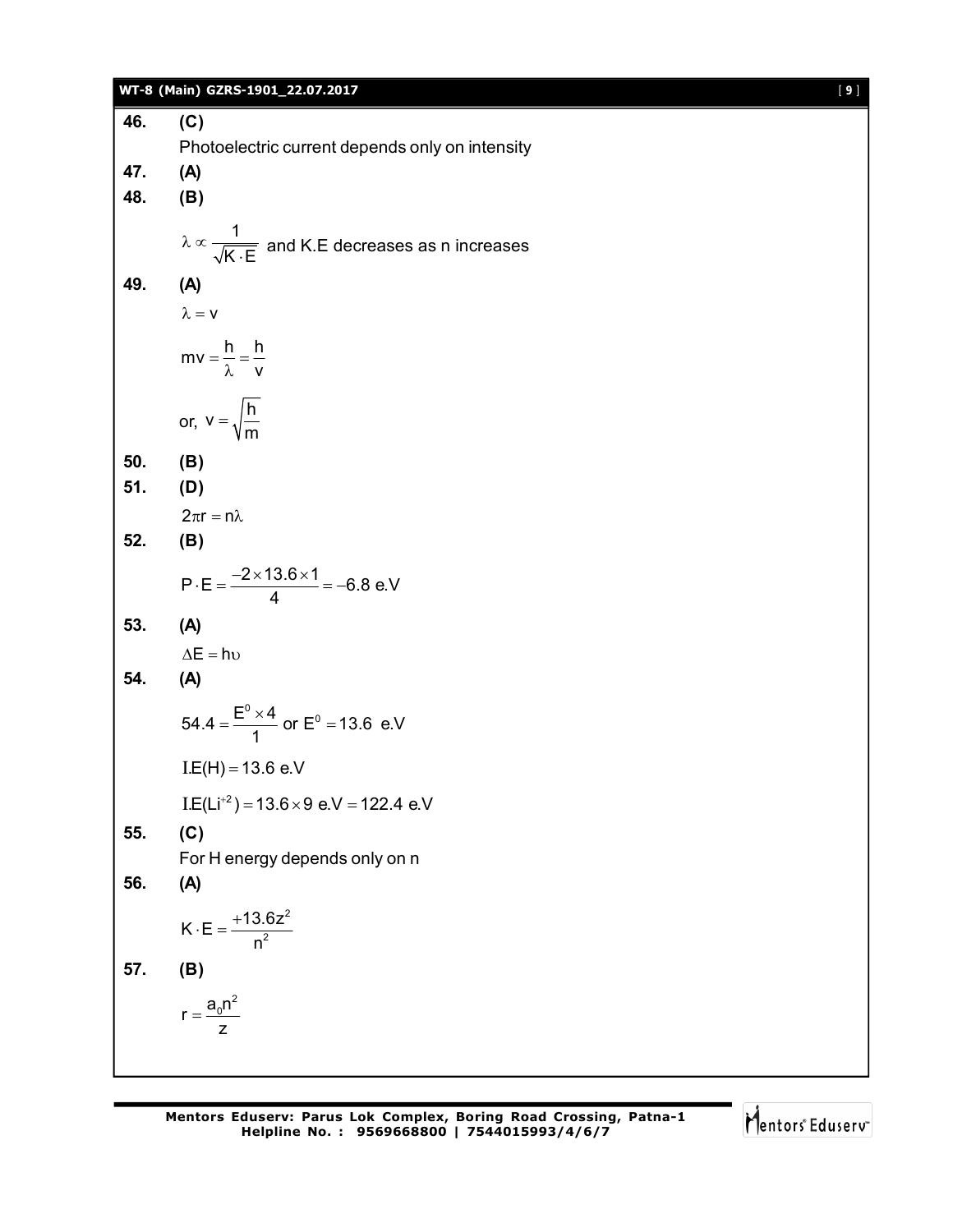| $[ 10 ]$ | WT-8 (Main) GZRS-1901_22.07.2017                                                                                                             |
|----------|----------------------------------------------------------------------------------------------------------------------------------------------|
| 58.      | (A)                                                                                                                                          |
|          | $E = \frac{-13.6z^2}{n^2}$                                                                                                                   |
| 59.      | (C)                                                                                                                                          |
|          | $\frac{n_1}{n_2} = \sqrt{\frac{R}{4R}} = \frac{1}{2}$                                                                                        |
|          | $T \propto n^3$                                                                                                                              |
|          | So, $\frac{T_1}{T_2} = \frac{1}{8}$                                                                                                          |
| 60.      | (A)<br>$K.E = P.E = QV = ex1 = 1e.V.$                                                                                                        |
|          | <b>MATHEMATICS</b>                                                                                                                           |
| 61.      | (B)                                                                                                                                          |
|          | $\sqrt{12-\sqrt{68+48\sqrt{2}}}$                                                                                                             |
|          | = $\sqrt{12-\sqrt{(6+4\sqrt{2})^2}}$ = $\sqrt{12-6-4\sqrt{2}}$ = $\sqrt{6-4\sqrt{2}}$ = $\sqrt{(2-\sqrt{2})^2}$ = $2-\sqrt{2}$               |
| 62.      | (B)                                                                                                                                          |
|          | $x = \sqrt{3 - \sqrt{5}}$<br>$y = \sqrt{3 + \sqrt{5}}$                                                                                       |
|          | $xy = 2$                                                                                                                                     |
|          | $x + y = \sqrt{x^2 + y^2 + 2 \times 2}$                                                                                                      |
|          | $=\sqrt{6+4} = \sqrt{10}$                                                                                                                    |
|          | $x - y = \sqrt{6 - 4} = \sqrt{2}$                                                                                                            |
|          | Put the value we get the ans.                                                                                                                |
|          | $(x - y) + 2xy (x + y) - xy(x - y) (x2 + y2 + xy)$                                                                                           |
|          | $-\sqrt{450} + \sqrt{160}$                                                                                                                   |
| 63.      | (A)                                                                                                                                          |
|          |                                                                                                                                              |
|          | $\begin{cases} x_1 + x_3 = 10 & , & y_1 + y_3 = 0 \\ x_2 + x_3 = 0 & , & y_2 + y_3 = 24 \\ x_1 + x_2 = 10 & , & y_2 + y_2 = -24 \end{cases}$ |
|          |                                                                                                                                              |

Mentors<sup>®</sup> Eduserv<sup>®</sup>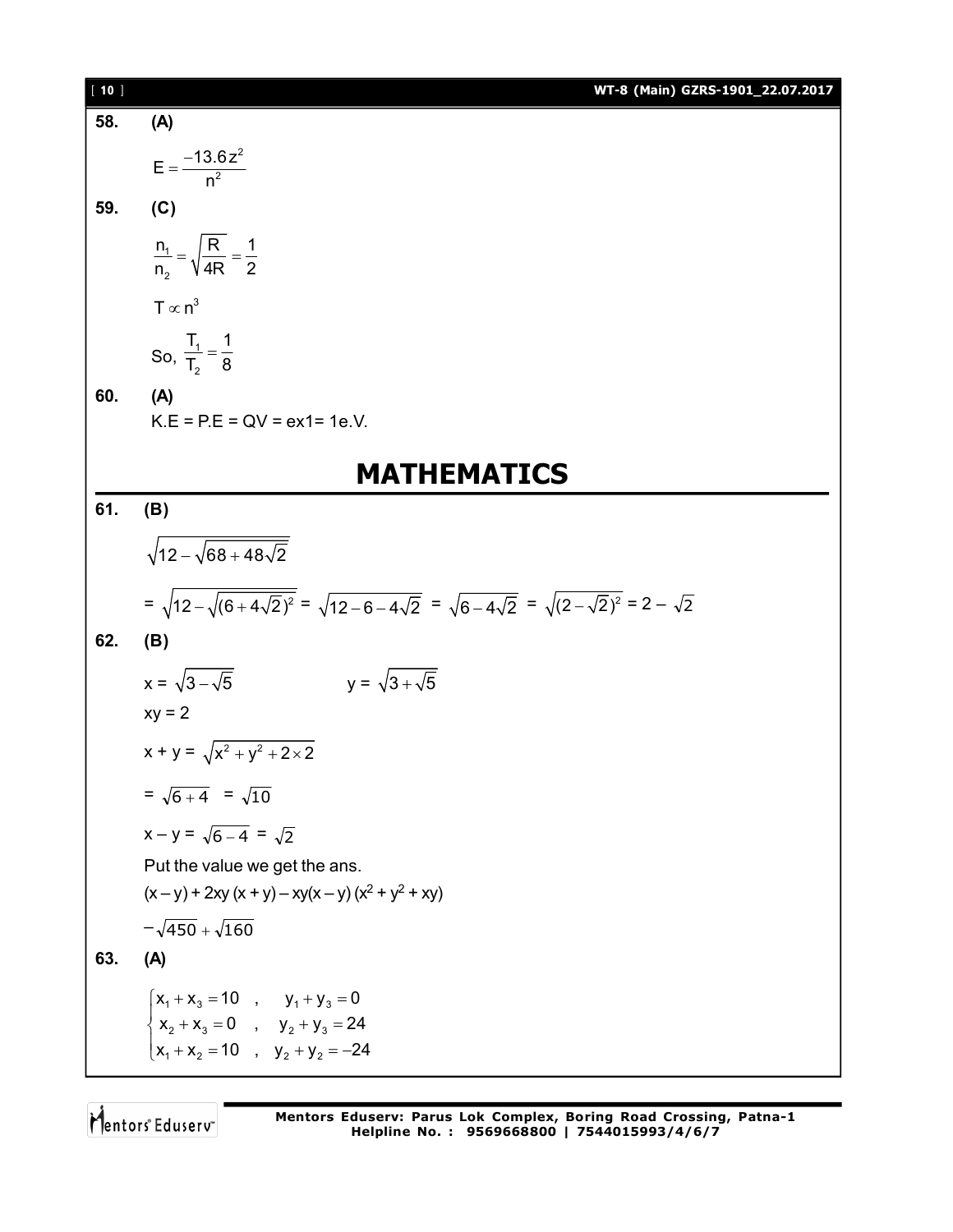#### **WT-8 (Main) GZRS-1901\_22.07.2017** [ **11** ]



Mentors Eduserv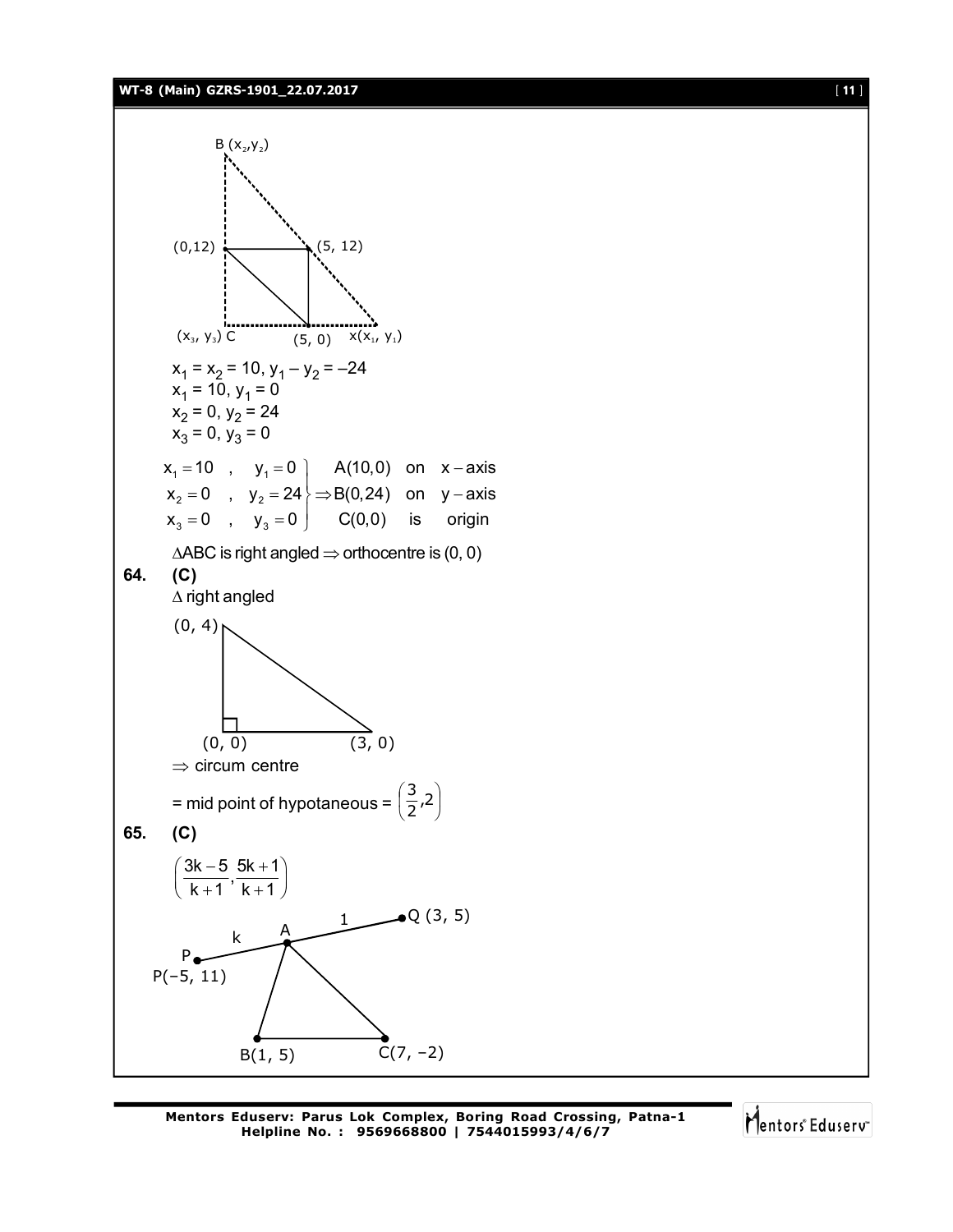[ **12** ] **WT-8 (Main) GZRS-1901\_22.07.2017**

$$
\frac{3k-5}{2} \begin{vmatrix} \frac{3k-5}{k+1} & \frac{5k+1}{k+1} \\ 1 & 5 \\ 7 & -2 \end{vmatrix} = |2|
$$
\n⇒ 1. (-2-3)-1.  $\left(\frac{-6k+10}{k+1} - \frac{35k+7}{k+1}\right) + \left(\frac{15k-25}{k+1} - \frac{5k+1}{k+1}\right) = \pm 4$   
\n⇒ 6k-10+35k+7+15k-25-5k-1  
\n⇒ t+4+37 (k+1)  
\n⇒ 51 k-29 = 41 k + 41 or 51 k-29  
\n= 33k + 33  
\n⇒ 10 k = 70 or 18 k = 62  
\n $k = 7$   $k = \frac{31}{9}$   
\n66. (A)  
\n $x = 2^{log_2 8log_1^{128}}$   
\n $x = 2^9$   $y = \frac{1}{2^4}$   
\n $Log_1 N = \frac{log 4 log 5 log 30}{log 6}$   $Log 37$   
\n $= \frac{log 4}{log 3} = log_{37} 4$   
\n $Z = \frac{4}{37}$   
\n $(x y)^z = (2^9.2^{1/4}) \frac{4}{37} = (2^{\frac{37}{4}})^{\frac{4}{37}} = 2$   
\n67. (C)  
\n $A(X_1, Y_1)$ ,  $B(X_2, Y_2)$ ,  $C(X_3, Y_3)$   
\n $= \frac{k \times 4}{\sqrt{2}}$   
\nSOR. A(X<sub>1</sub>, Y<sub>1</sub>), B(X<sub>2</sub>, Y<sub>2</sub>), C(X<sub>3</sub>, Y<sub>3</sub>)  
\n $= \frac{k \times 4}{\sqrt{2}}$   
\nSOR. A(X<sub>1</sub>, Y<sub>1</sub>), B(X<sub>2</sub>, Y<sub>2</sub>), C(X<sub>3</sub>, Y<sub>3</sub>)  
\n $= \frac{k \times 4}{\sqrt{2}}$   
\nSOR. A(X<sub>1</sub>, Y<sub>1</sub>), B(X<sub>2</sub>, Y<sub>2</sub>

Mentors<sup>e</sup> Eduserv<sup>-</sup>

**Mentors Eduserv: Parus Lok Complex, Boring Road Crossing, Patna-1 Helpline No. : 9569668800 | 7544015993/4/6/7**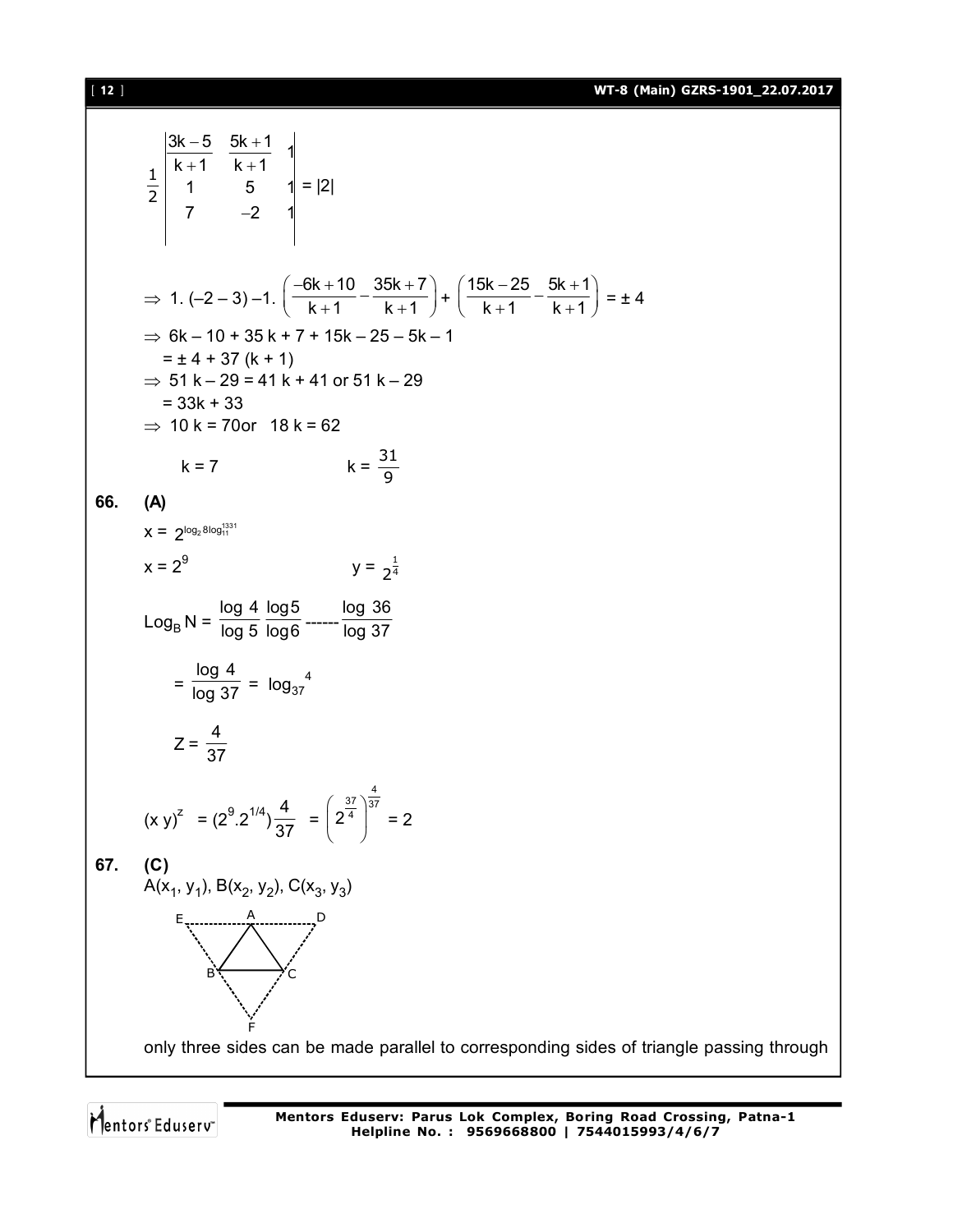#### **WT-8 (Main) GZRS-1901\_22.07.2017** [ **13** ]

vertex of triangle respectively  $\Rightarrow$  So no. of Ilgrams is 3. **68. (A** ) Let A(-a, -b); B (0, 0); C (a, b); D (a<sup>2</sup>, ab) ∴ Area of quadrilateral ∆ACD =  $\frac{1}{2}$   $\Big|_a^a$ a –b| 0 0 a b  $a^2$  ab a –b| –a –b –a –b  $=\frac{1}{2}$  [(0 + 0 + a<sup>2</sup> b – a<sup>2</sup> b) +  $(0 + 0 + a<sup>2</sup> b - a<sup>2</sup> b)$ ] Hence, A, B, C, D are collinear. **69. (B** )  $G(2,3)$  $A(5.6)$  $C$  (a,b)  $5 - 1 + a$ 3  $-1+$ a  $= 2 \Rightarrow a = 2$ &  $6 + 4 + b$ 3  $+4+$  $= 3 \Rightarrow b = (-1)$ **70. (B)** Let ratio be  $\lambda$  : 1  $\Rightarrow \frac{6\lambda - 3}{3} = 0$ ,  $\lambda = \frac{1}{2}$  $1 \quad 2$  $\lambda$ :1  $\Rightarrow \frac{6\lambda - 3}{2} = 0$ ,  $\lambda = \frac{1}{2}$  $\lambda + 1$ **71. (C)**  $x = \frac{711}{12 \cdot 11} = \frac{9 \times 79}{12 \cdot 11}$  $13 + 11m$   $13 + 11m$  $=\frac{711}{12 \cdot 11}=\frac{9 \times 11}{12 \cdot 11}$  $+11m$   $13+1$ if x is an integer, then  $m = 6$ **72. (D)**  $\frac{1}{2}a^2 = 72$ 2  $=$ (a, 2a)  $(a, a)$   $(2a, a)$  $a = \pm 12$ Centroid = (16, 16) or (-16, -16)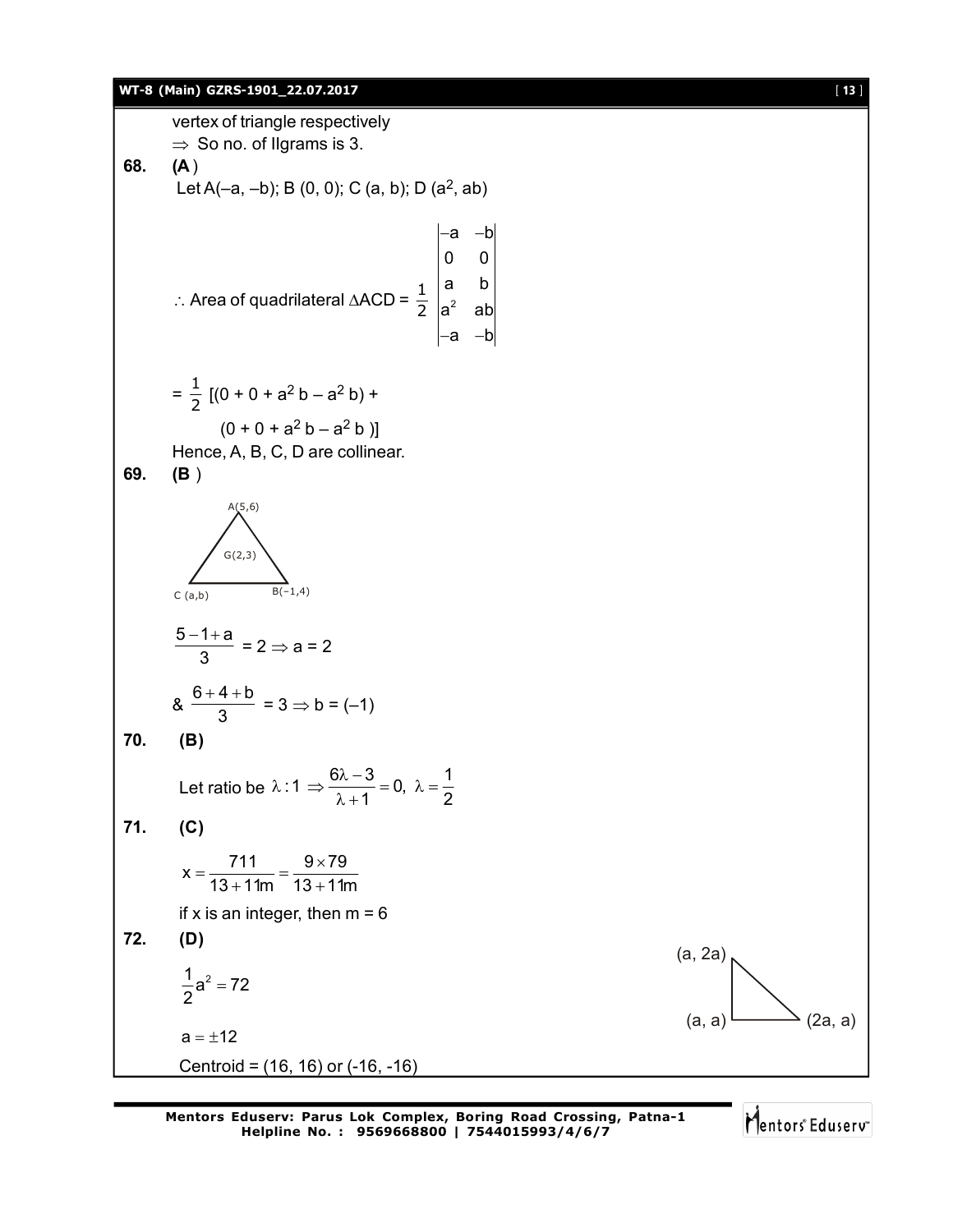| $[14]$ |                                                                                                      | WT-8 (Main) GZRS-1901_22.07.2017 |
|--------|------------------------------------------------------------------------------------------------------|----------------------------------|
| 73.    | (C)                                                                                                  |                                  |
|        |                                                                                                      |                                  |
|        | $7x+y=8$                                                                                             |                                  |
|        | (1,1)                                                                                                |                                  |
| 74.    |                                                                                                      |                                  |
|        | (A)                                                                                                  |                                  |
|        | $y = \frac{3}{4}(x-9)+6$                                                                             |                                  |
|        |                                                                                                      |                                  |
| 75.    | (C)                                                                                                  |                                  |
|        | $S_{\infty} = \frac{a}{1-r} = 2$                                                                     |                                  |
|        |                                                                                                      |                                  |
|        | $\Rightarrow \frac{(\alpha/r)}{1-r} = 2 \Rightarrow \frac{\alpha}{2} = r - r^2$                      |                                  |
|        | If $-1 < r < 1$ , then, $-2 < r - r^2 < \frac{1}{4}$                                                 |                                  |
|        | $\therefore -2 < \frac{\alpha}{2} < \frac{1}{4} \Rightarrow \alpha \in \left(-4, \frac{1}{2}\right)$ |                                  |
| 76.    | (C)                                                                                                  |                                  |
|        | $(A \cap B) \cup C = \{1, 3, 5, 7, 8, 9\}$                                                           |                                  |
|        | $A' \cap B' = \{10\}$                                                                                |                                  |
|        | $(A \cup B)' = \{10\}$                                                                               |                                  |
|        | $(A \cap B) \cap (A \cap C) = \{8\}$                                                                 |                                  |
| 77.    | (C)                                                                                                  |                                  |
|        | We have,                                                                                             |                                  |
|        | $(2x-3y)^2$ + $(3y-4z)^2$ + $(4z-2x)^2$ = 0 $\Rightarrow$ 2x = 3y = 4z                               |                                  |
|        | $\Rightarrow \frac{1}{x}, \frac{1}{y}, \frac{1}{z}$ are in AP $\Rightarrow$ x, y, z are in HP        |                                  |
|        |                                                                                                      |                                  |
|        |                                                                                                      |                                  |

Mentors<sup>e</sup> Eduserv<sup>-</sup>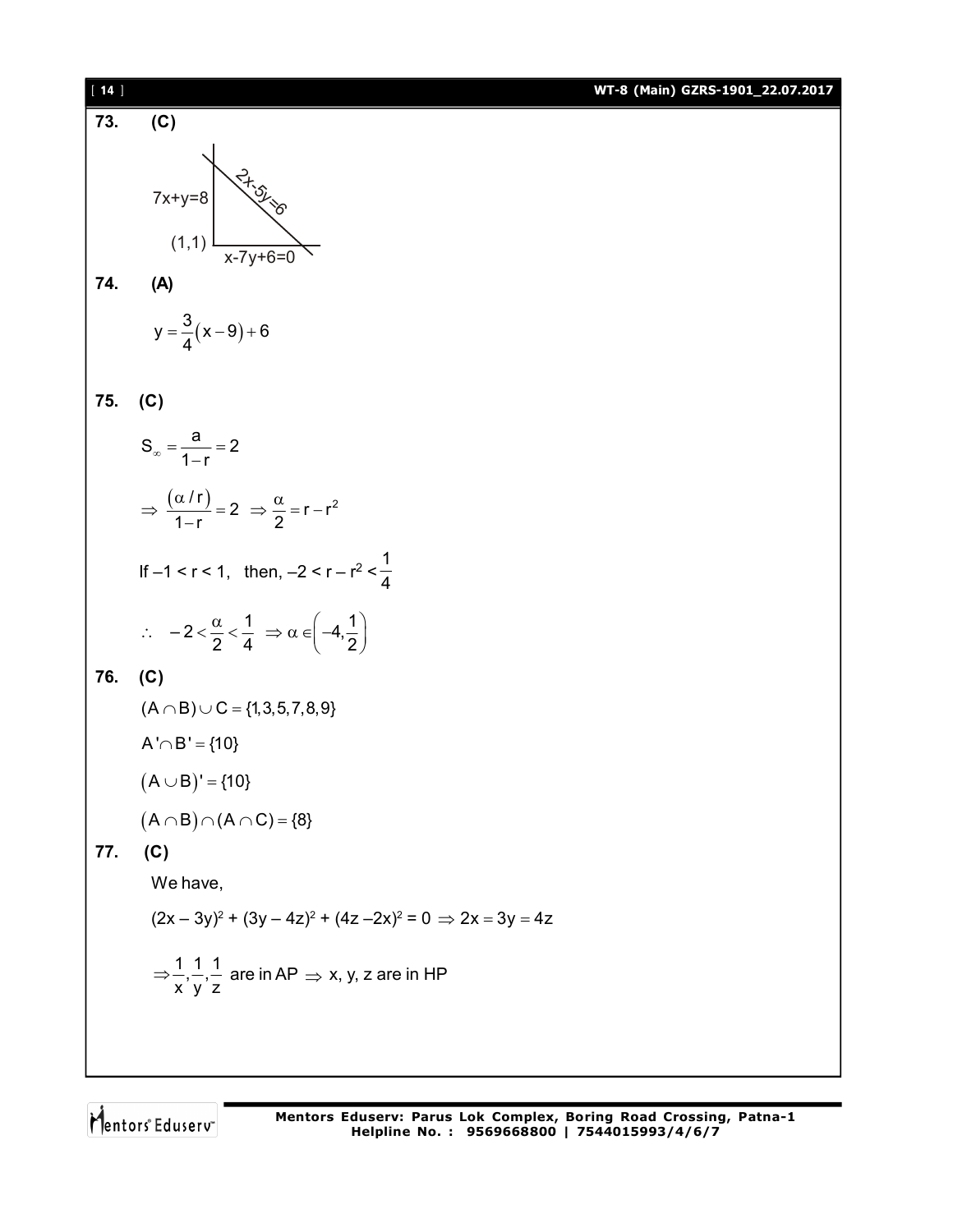### **WT-8 (Main) GZRS-1901\_22.07.2017** [ **15** ]

**78. (C)**

$$
\frac{H_1+2}{H_1-2} + \frac{H_{20}+3}{H_{20}-3} = \frac{\frac{1}{2} + \frac{1}{H_1}}{\frac{1}{2} - \frac{1}{H_1}} + \frac{\frac{1}{3} + \frac{1}{H_{20}}}{\frac{1}{3} - \frac{1}{H_{20}}}
$$
\n
$$
= \frac{\frac{1}{2} + \frac{1}{2} + d}{\frac{1}{2} - d - \frac{1}{2}} + \frac{\frac{1}{3} + \frac{1}{3} - d}{\frac{1}{3} + d - \frac{1}{d}} = \frac{1 + d}{-d} + \frac{\frac{2}{3} - d}{d} = \frac{\frac{2}{3} - 1}{d} - 2 = 2 \times 21 - 2 = 40
$$
\n79. (A)  
\n
$$
\sin \alpha + \cos \alpha = -\frac{b}{a} \text{ and } \sin \alpha \cos \alpha = \frac{c}{a}
$$
\n
$$
\Rightarrow 1 + 2 \sin \alpha \cos \alpha = \frac{b^2}{a^2} \Rightarrow 1 + \frac{2c}{a} = \frac{b^2}{a^2} \Rightarrow a^2 + 2ac - b^2 = 0
$$
\n80. (C)  
\n
$$
\sec 40^\circ, \sec 80^\circ, \sec 160^\circ \text{ are the roots of } \frac{8}{t^3} - \frac{6}{t} + 1 = 0
$$
\nor  $t^3 - 6t^2 + 8 = 0$   
\n $\therefore$  Sum of roots = 6.  
\n81. (B)  
\nWe have,  $\sin \theta + \cos \theta = m$   
\nand  $\sec \theta + \csc \theta = n$   
\n $\Rightarrow \frac{1}{\cos \theta + \sin \theta} = n \Rightarrow \frac{\sin \theta + \cos \theta}{\cos \theta \sin \theta} = n$   
\n $\Rightarrow \cos \theta \sin \theta = \frac{m}{n}$   
\n $\Rightarrow \cos \theta \sin \theta = \frac{m}{n}$   
\nSquaring (i), we get  
\n $\sin^2 \theta + \cos^2 \theta + 2 \sin \theta \cos \theta = m^2 \Rightarrow 1 + 2 \cdot \frac{m}{n} = m^2$ 

Mentors<sup>e</sup> Eduserv<sup>-</sup>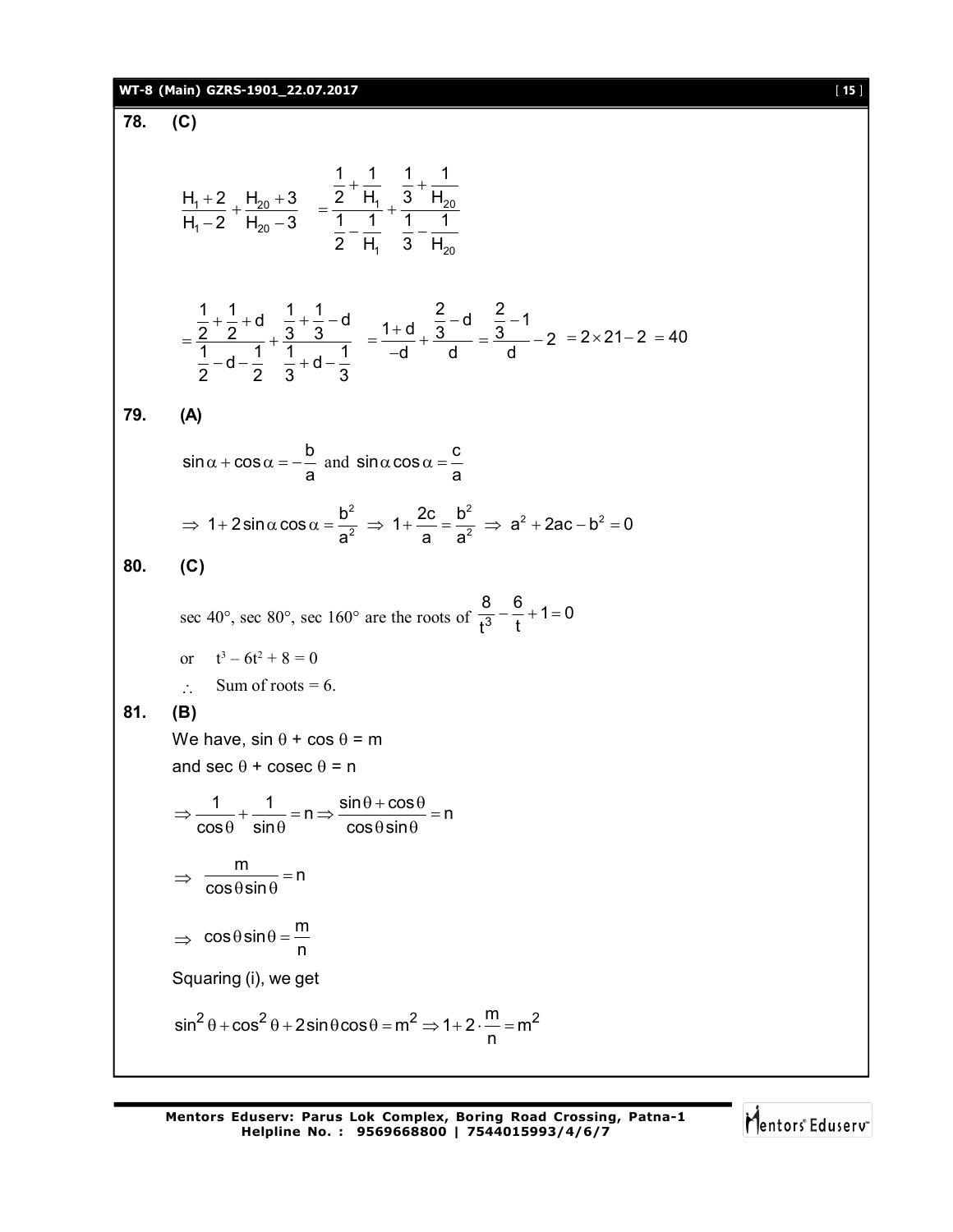[ **16** ] **WT-8 (Main) GZRS-1901\_22.07.2017**